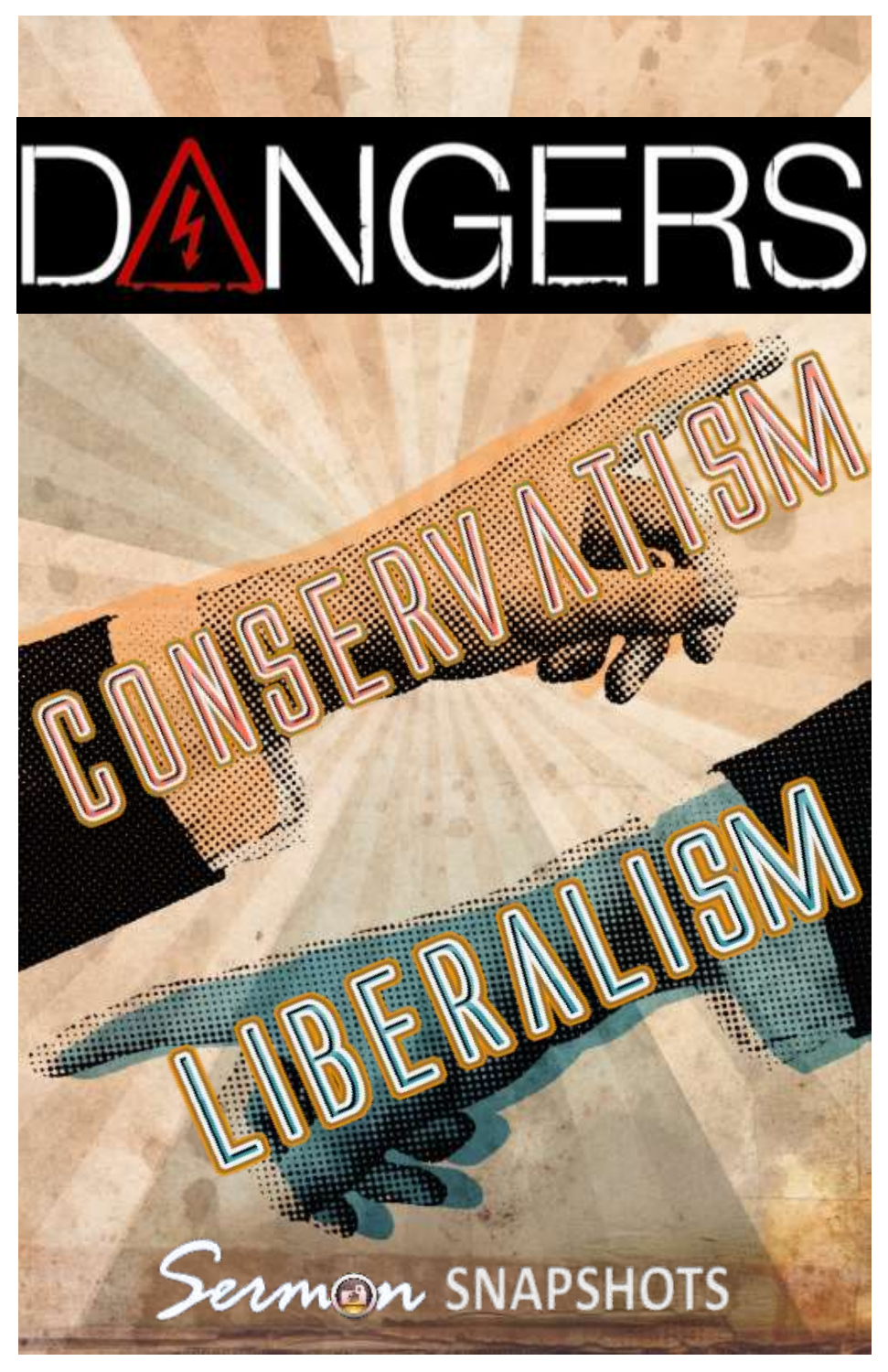## ort Li nders

**The word "liberal" is not a bad word, per-se. In fact, there are times when it is good to be liberal – generous, free, open, or progressive. For example, we should be liberal in our prayers (1Th.5:17), or liberal in love (Mk.12:30). But in this lesson, we consider a dangerous kind of liberalism – which takes us beyond the doctrine of Christ (2Jn.9-11). Later, we'll look at "the rest of the story" – The Problems of Conservatism.**

#### **Liberalism rejects revealed truth for its preconceptions**

- "Gnostics" [knowing ones/spiritual elitists], manifested an early form of liberalism (1 -2-3 Jn.)
- They believed matter was inherently evil, so they could not accept Christ "in the flesh" (2Jn.7)
- Thus, in an effort to be consistent with their preconceptions, they rejected this truth about Jesus
- Liberalism does the very same thing today! It still rejects truth to uphold its preconceptions!

#### **Truth is determined by "the doctrine of Christ" (2Jn.9-11)**

- Liberals say it is the "doctrine about Christ,"  $(v.7)$ ; but surely not limited to His humanity (flesh)
- So even if it's just "about Christ," it would surely include His Deity & Kingly authority! (Ac.2:36)
- But in truth, it's "the doctrine FROM Christ" thus, it includes ALL that He taught!  $(2Jn.4, 6, 9)$
- Thus, if we "progress" & "remain" beyond Christ's teaching, we have no fellowship with God!

#### **Consider some modern-day manifestations of liberalism**

- It questions every "tradition," to promote change (authority, or worship but 2Th.2:15)
- It redefines sin, giving it a "positive" spin (we're not "digressive" but "progressive," but 2Jn.9)
- It is incremental: progressive sectarianism –> denominationalism –> modernism –> humanism
- Then, it cries "foul" when it's "chickens come home to roost" ("This isn't what I bargained for!")

#### **Some things which might identify a spirit of liberalism**

- Liberals see every potential problem as a "major crisis," which needs a "grand" solution
- But usually, their "grand" solutions are superficial, i.e., let's just throw money at problem!
- Liberals try to be "non-judgmental," tolerating almost anything except a conservative!
- But ultimately, it rules by force: "If you conservatives don't like it, leave!" (3Jn.9-10)

#### **Learning to recognize some the "defenses" of liberalism**

- In truth, they are unconcerned with what the Bible says, but they do offer some "defenses"
- They defend it by ridicule [vs. reason] hence, in their eyes, "You're just like the 'one cuppers'"
- They defend it by emotionalism [vs. rationalism], hence, you're "anti-preaching;" or "anti-orphan"
- They defend it by expediency [vs. authority] -- but they are merely expediting their

#### **Hopefully, this lesson has helped you understand how "liberalism" is a dangerous enemy of**

**Christ. We must continually remind ourselves of the dangers of liberalism, lest our "lampstand" be removed from "its place" with Jesus (Rv.1:12-**

**13, 20; 2:5). And, we must be "conservative enough" to limit ourselves to a "thus says the Lord" for all we do religiously. Only then shall we avoid this dangerous enemy of Christ! UR baptism, and see if it was done as the Scriptures** 

**teach. If it wasn't, then your baptism is unscriptural, period!** *If you were baptized wrong, then you must do it right* **(Acts 19:1-6).**

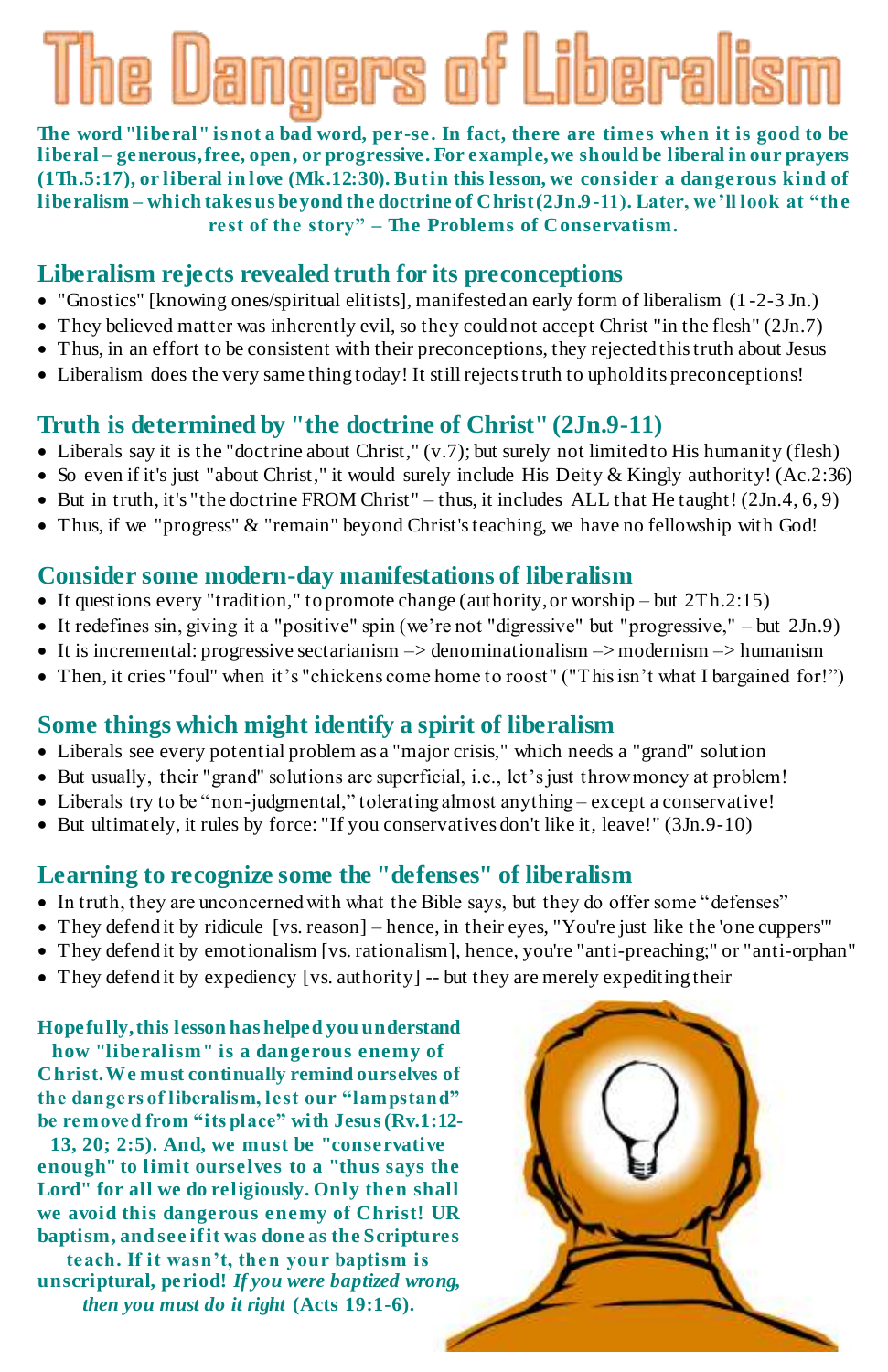

**O ur previous lesson discussed "liberalism," but this one will address "conservatism" – i.e., "the disposition to maintain existing order." When it comes to Biblical matters, conservatism is both good and right! (2Th.2:15; cf. Ga.1:6-10; Col.3:17; 2Jn.9; etc.). But conservatism has inherent consequences – such as the need to "contend for the faith" (Jude 3). It also has inherent dangers! In this lesson, we will examine some**

#### **Pharisaic traditionalism**

- That is, conserving conservatism with greater conservatism "man-made" rules (Col.2:20-23)
- For instance, "official" Rabbinical interpretations, like rules concerning the Sabbath  $(Ac.1:12)$
- $\bullet$  Modern examples: One cup (1Cor.11:26); no classes (1Cor.14:23); no women teachers (1Tm.2:12);
- $\bullet$  No eating in the meeting house (Ac.20:11); modesty to the inch (1Tm.2:9-10); etc.

#### **Creedalism**

- Creedalism "chooses" certain items and ONLY those few items are really important!
- For instance, only certain oaths count (Mt.23:16-22); do some things, but neglect others (v.23)
- Modern example: No organ, no orphan home, and no kitchen yet the members are worldly
- Sometimes, an actual creed (written or unwritten) is developed (e.g., "the 28 questions")

#### **Isolationism**

- Yes, we are to "be separate" meaning not to partake of or support SIN! (2Cor.6:14-18)
- But God never intended for us to cut off ALL "association" with sinners! (Lk.15:1-7)
- Indeed, if we can never go around sinners, how will we ever reach them? (Ac.13:13-16)
- Yet to "conserve conservatism," we sometimes arrogantly isolate ourselves from sinners

#### **Heresy hunting**

- Some conservatives become "conspiracy" theorists," always looking for the next "issue"
- However, we must be very careful not to engage in "evil suspicions" (1Tm.6:3-5)
- Others seem to have an attitude which says, "Let's destroy Apollos!" (Ac.18:24-26)
- Still others bind matters of judgment, like where or what I can preach (a liberal church)

#### **Biting and devouring**

- Because of our traditions, unwritten creeds,  $\&$  fear of heresy, we bite  $\&$  devour the faithful!
- Many times, it's NOT because they teach error, but because they are not as "hardcore" as others!
- So in "defense of truth" we think we can act like the Devil in the name of the Lord; Satan smiles!
- Paul said that if we have such an attitude, we just might be "consumed by one another!" (Gal.5:15)

#### **Inactivity**

- Jesus spoke of some who "bind heavy burdens" yet won't do what they ask of others! (Mt.23:1-4)
- No missionary society, yet no personal evangelism; no church orphan home; yet no personal help!
- This is "law worship" we get the "reputation" of right doctrine, w/o the right practice ( $Rv.3:1-2$ )
- Some develop such a fear of doing wrong that they do nothing at all a "dead" faith! (Jm.2:20)

**Why do the above things happen? FEAR! Fear of liberalism pa ralyzes us from doing what we have every Scriptural right to do. So, because of fear, we make our own rules, become creedal, isolate ourselves, look for heresy, bite, devour and eventually die! These are some of the**  inherent dangers of conservatism. So, let us try to avoid these very real dangers, while **simultaneously preserving apostolic tradition (2Th.2:15).**

#### **-Lanny Smith**